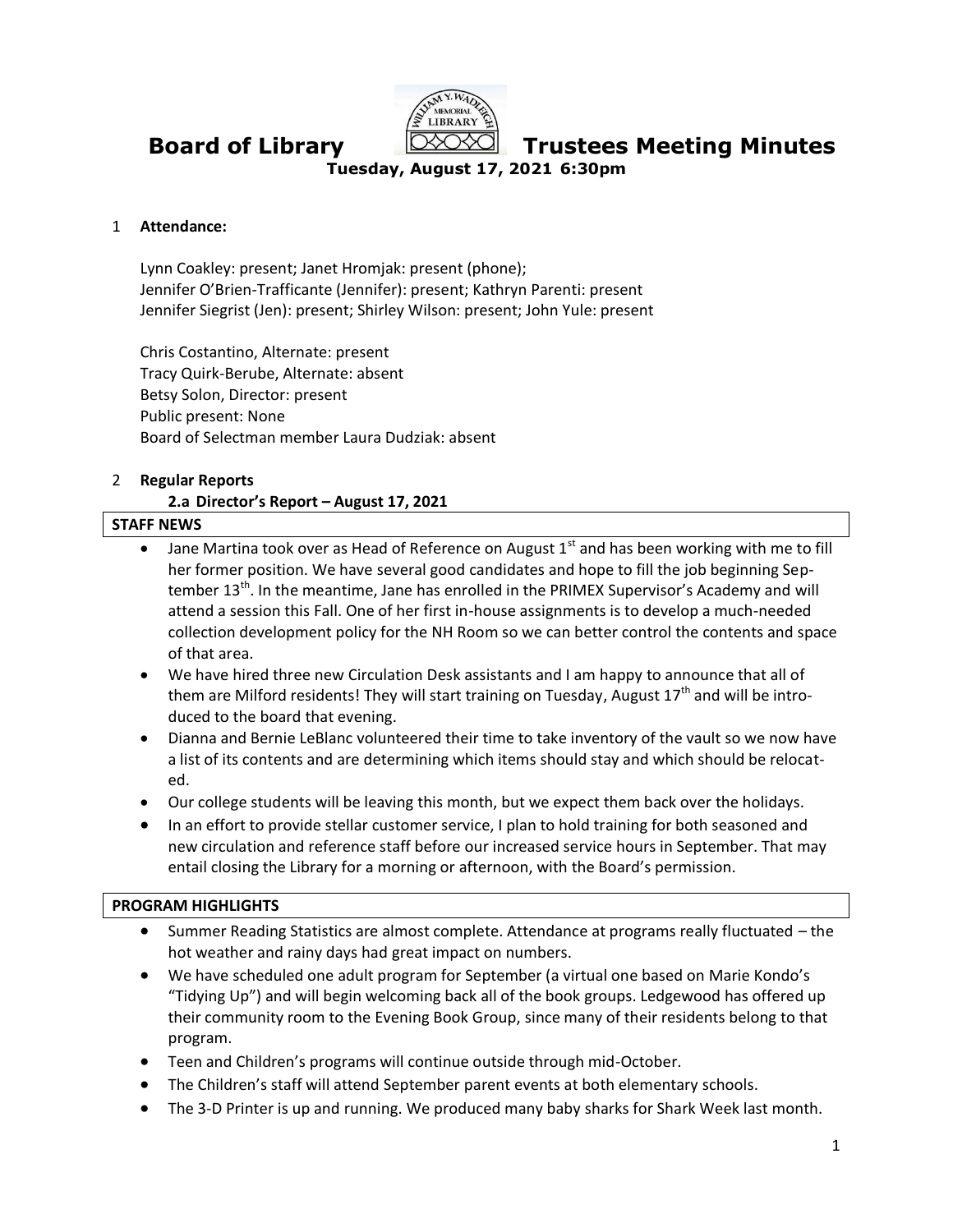- We have arranged with the Supervisors of the Checklist to host a voter registration event in the library on September 28<sup>th</sup> – National Voter Registration Day.
- Staff is brainstorming on an entry for the Labor Day Parade. This year's parade theme is "Celebrating Community Spirit." We plan to make use of the 2 NH Library of the Year banners.

# **FACILITIES**

- The elevator stopped working on July 20<sup>th</sup> and needed to be repaired. It was functioning again before the end of the day.
- We have a sudden rodent problem but it is being addressed. The mice have been very bold and wandering around in broad daylight (eek!)
- Andrew has been working to replace all ceiling tiles on the main floor in order to improve air quality (tossing out the older, possibly moldy ones). During the process, he discovered that many of the ceiling lights are not attached to anything other than the ceiling tiles that house them so he is taking the additional step of chaining the lights to the wooden framework above the drop ceiling. This messy work is being done in the early morning or evening hours when no patrons are in the building.

### **REOPENING PLAN**

Now that we have added more staff, we will be able to add more open hours to the public. We also plan to make the Keyes Room available for meetings and programs.

Beginning September  $7<sup>th</sup>$ , the expanded hours will be:

Monday, Thursday & Friday: 9am – 5pm Tuesday and Wednesday: 9am – 7:30pm Saturdays: 9am – 1pm

The Keyes Room will be available for meetings – which will have to end by 4:45pm or 7:15pm, depending on the week day. We continue to use the other meeting rooms for office space and furniture storage, but will work to clear them out over the next few months as the pandemic winds down.

#### **OTHER**

- Trina has applied for several grants for Children's programming
- A welcome letter was sent to the new business at 19 Nashua Street (a copy will be included with this report)
- The Library BOS presentation is scheduled for October 25th
- The first draft of the 2022 Library Town Appropriations budget is due by August 23rd.
- We have offered the Library ZOOM account to the Friends so they can begin holding meetings again and are awaiting their response. They have not had a meeting since February 2020.
- We have an opportunity for more ARPA funds as long as the project costs \$10,000 or more. This can be discussed at the meeting.
- Passports continue to bring in both people and unexpected income just over \$10,000 (after expenses) since January! August has been especially busy passport-wise, so that income will cer-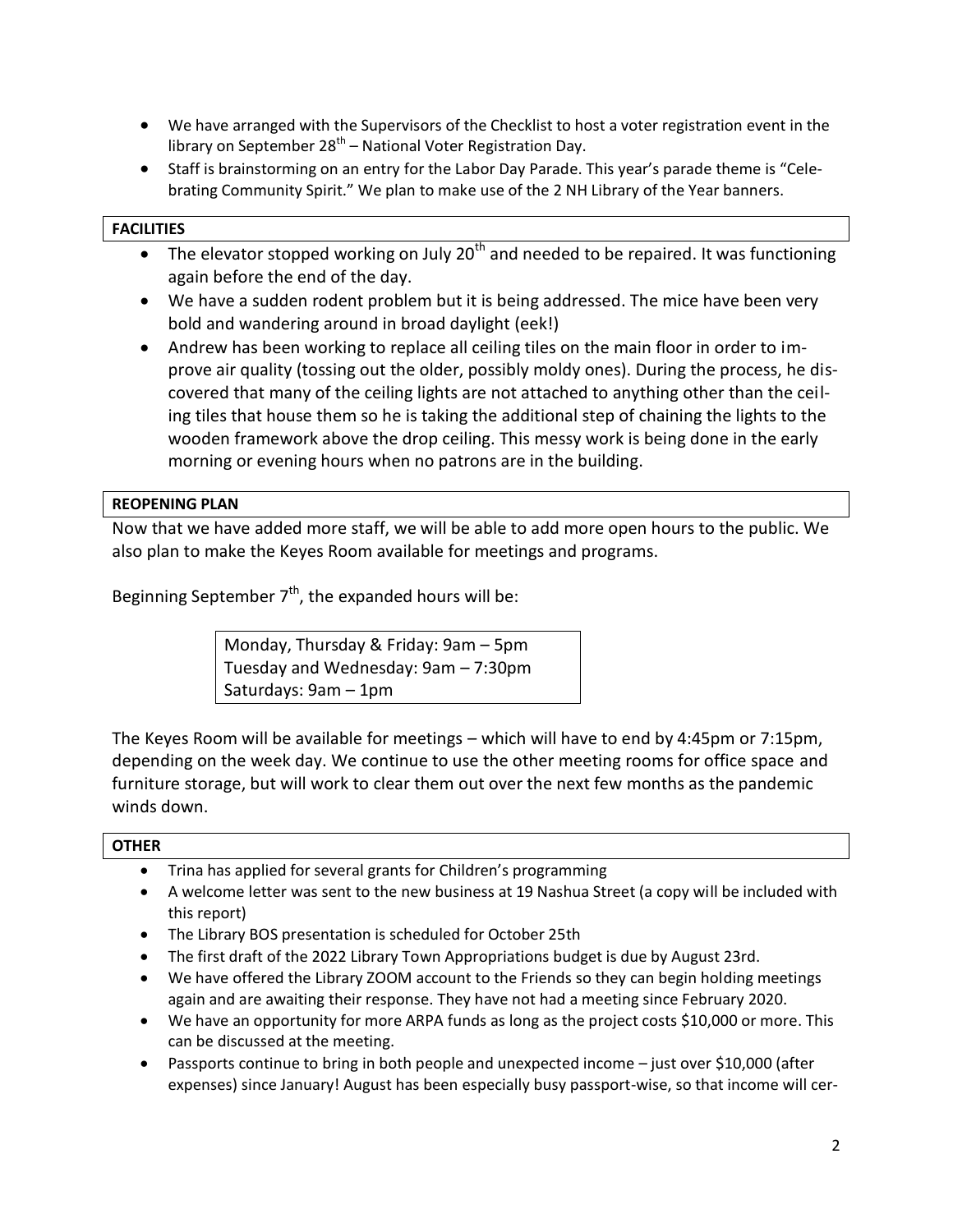tainly increase. We plan to add 1 or 2 passport agents this Fall in order to keep up with the demand for this service. Respectfully Submitted,

Betsy Solon

## 2.b **Review and approve minutes from 6/15/21**

Shirley motioned to approve the minutes from 6/15/21 with the following changes: we were not remote for the meeting and NH libraries getting \$1.2M. Motion to approve as amended by Lynn and seconded by Shirley. All approved less Jen who abstained as she was not at the meeting.

# 2.c **Treasurer's report**

Both the June and July reports were reviewed. Received \$3,121 in June from gifts and grants and \$57 from the building fund jar. Amherst Label gave \$750 to the Friends of the Library for the Summer Reading Program. The Friends will turn the money over to us. Motion to accept donations of \$3,178 made by Shirley and seconded by Janet. All approved.

# 3 **New business**

- a. State Library ARPA, Part II was discussed. Requests must for for \$10K or more. Options were discussed for using the money. Katie will get together with Andrew on this and Jen will act as the liaison for the library team. All Trustees agreed to pursue the money.
- b. Fine discussion In 2019 we stopped fines on youth materials; during Covid we stopped all fines. There has been no real impact by doing this and a lot of libraries are not charging fine. A motion was made by Jen and seconded by Jennifer that starting September  $1<sup>st</sup>$  fines would only be charged on brand new items (this is determined by the bar code on the item). All approved.
- c. Staff professional day Betsy would like to close the Library for 4 hours on either 9/1 or 9/3 to do customer service training and professional development with the staff. Motion made by Lynn and seconded by John for the Library to close for half a day in the next few weeks to conduct customer service training and professional development with the staff. All approved.
- d. Budget first pass town administrator meeting with library on 8/25 at 11am. Betsy proposed budget for 2022 including 3.5% COLA. Lynn, Betsy and Kathy will review. Overages are due to Covid in 2021. It was discussed to raise the building contractual equipment item to \$3K and increase media (cost of books going up), and reduce budgeting for cd's and dvd's. The group will bring the budget back to Trustees after they review it. Betsy will forward email with budget dates & deliberative session dates.
- e. Labor Day Parade celebrating community spirit. Thinking of hanging our Library of the Year banners on someone's car and driving in the parade.
- f. Other new business none
- 4 **Public Questions and Comments -** There were no public comments.

# 5 **Old business**

- **a.** ARPA funds The money Milford received is going to water utilities and communications.
- **b.** Roof skylight drawings are in, everything is on backorder.
- **c.** Air quality testing update We have mold where we had leaks, but we are going to wait on cleaning until we get the roof fixed. Discussed purchasing small air purifiers for the Children's room, Betsy's office and the NH room. Motion made by Lynn and seconded by Shirley to